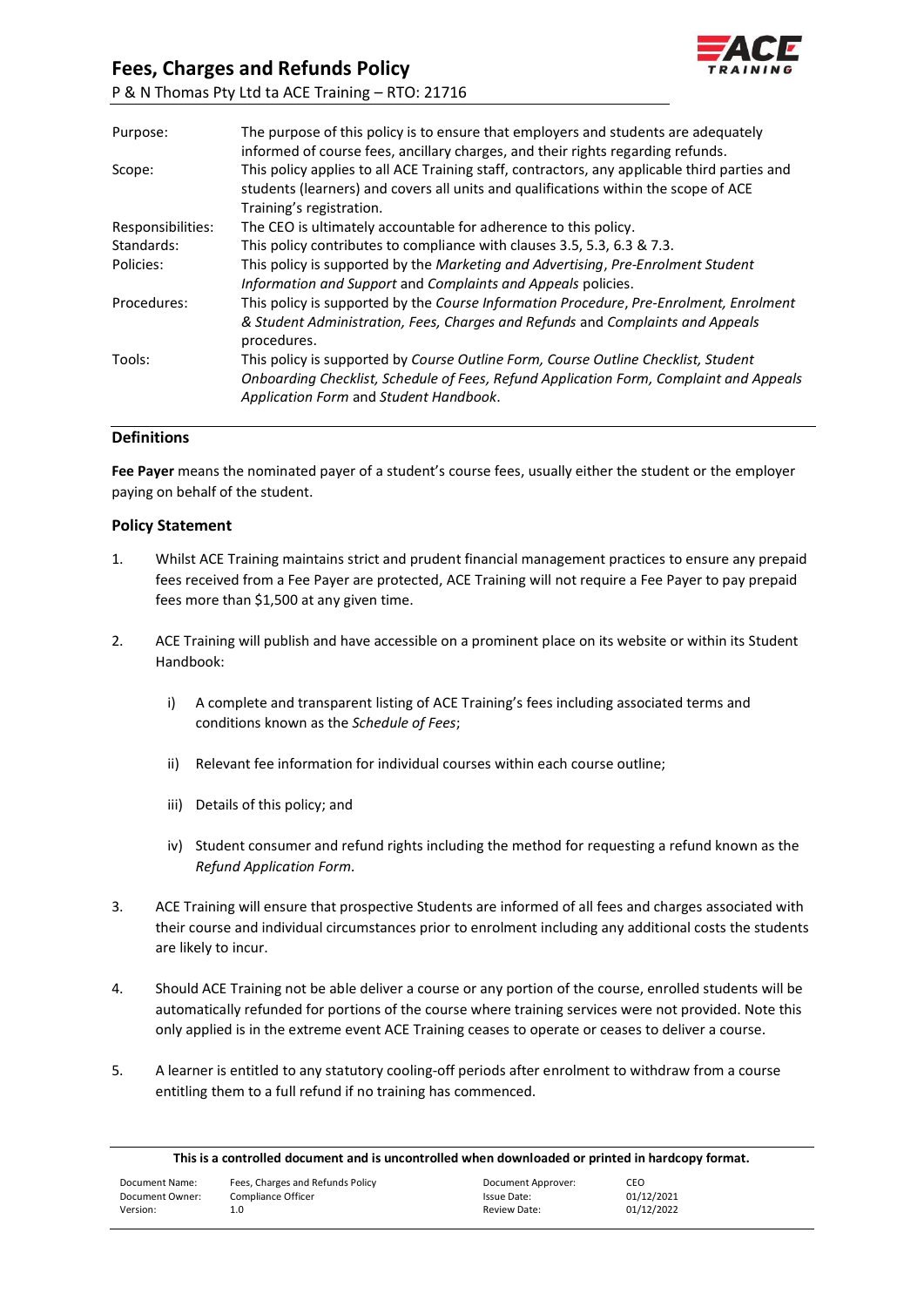

- 6. Regarding course fees:
	- i) A student enrolment is deemed incomplete until the course fee deposit (or the required prepaid instalment) is paid in full and acknowledged as received by ACE Training;
	- ii) A student will not receive a testamur (certificate) or statement of attainment until all course fees are paid in full and acknowledged as received by ACE Training;
	- iii) Includes all training and assessment and educational student support, up to three attempts at an assessment, all course materials, and the issuance of one set of certification documents including the testamur (certificate) and record of results and/or a statement of attainment (in the case of withdrawal or partial completion); and
	- iv) Does not include optional or recommended textbooks and materials, replacement course materials (if applicable), personal use items such as computers and stationery, re-issuance of certification documentation or any re-enrolment required due to failed completion of units.
- 7. Regarding credit transfer applications:
	- i) ACE Training does not charge any fees associated with application and assessment of credit transfers and if deemed eligible, a student's course fees will be reduced accordingly.
- 8. Regarding recognised prior learning (RPL) applications:
	- i) [RPL applications if received and approved by ACE Training will incur an application fee and assessment fee per unit which are non-refundable as set out in the *Schedule of Fees*.]
- 9. Regarding Refunds:
	- i) Refunds will only occur in the instance that ACE Training withdraws or cancels a scheduled course, where the student formally withdraws 5 days prior to the course commencement or where fees need to be adjusted to reflect any CT or RPL credits if processed after enrolment;
	- ii) A refund request from a Fee Payer must be provided to ACE Training for assessment using the *Refund Application Form;*
	- iii) ACE Training must be in receipt of a written notification from a student of their intention to withdraw from a course prior to processing of any associated eligible refunds using the *Student Withdrawal Form*;
	- iv) ACE Training will not provide a refund to a student who has commenced a unit or course. Eligible refunds will be reduced by an amount of \$150 representing ACE Training's enrolment cancellation fee which is a reimbursement for administration costs;
	- v) ACE Training will not provide a refund for recognition of prior learning assessments after enrolment, where recognition resources and services have been supplied to the student;
	- vi) If ACE Training cancels a course, students will not have to apply for a refund, ACE Training will automatically process refunds and obtain fee payer deposit details (if necessary);

| This is a controlled document and is uncontrolled when downloaded or printed in hardcopy format. |                                  |                    |            |  |  |
|--------------------------------------------------------------------------------------------------|----------------------------------|--------------------|------------|--|--|
| Document Name:                                                                                   | Fees, Charges and Refunds Policy | Document Approver: | CEO        |  |  |
| Document Owner:                                                                                  | Compliance Officer               | Issue Date:        | 01/12/2021 |  |  |
| Version:                                                                                         | 1.0                              | Review Date:       | 01/12/2022 |  |  |